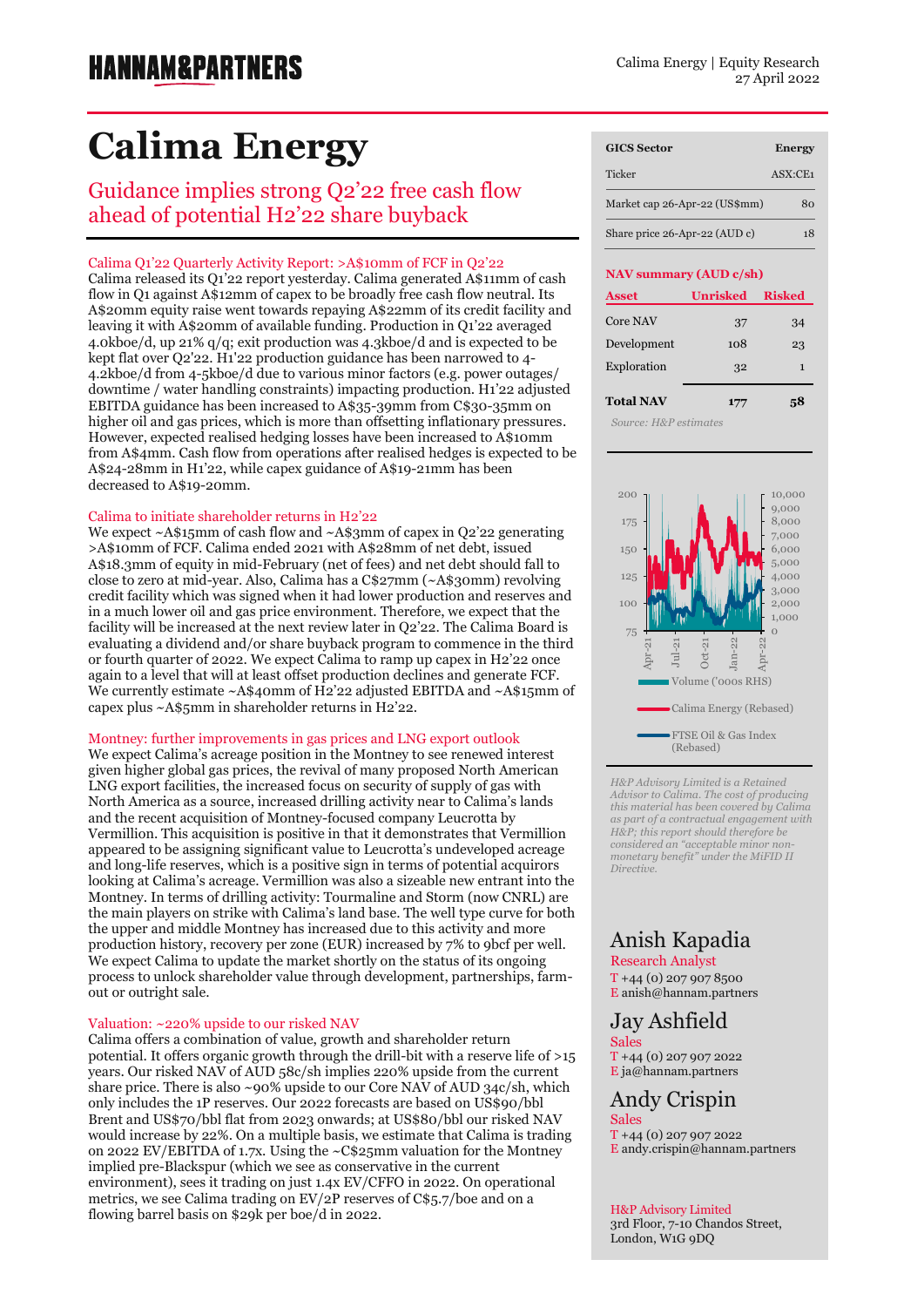## Investment Case

Our risked NAV on Calima of 58c/sh implies 220% upside. Calima has near-term oil price exposure from the Blackspur assets and longer-term gearing into the energy transition through its Montney position. The company offers a combination of value, growth and shareholder return potential. It offers organic growth through the drill-bit with >15 year 2P reserve life. It has some of the lowest cost (<US\$20/boe capex plus opex) and highest return drilling locations available globally. We expect >30% production growth in 2022 whilst generating >20% FCF yield based on the current price. Calima has a strong balance sheet and minimal decommissioning liabilities relative to its peer group and is self-funding even at low oil prices. It also has high insider ownership with management largely compensated in stock.

**Stands out versus its Alberta peer group** – Relative to its peer group (midcap Alberta oil weighted producers), Calima has stronger production and cashflow growth in 2022, without any acceleration of activity. It has a much healthier balance sheet, both in terms of much lower net debt and decommissioning liabilities. It also has a higher reserve base than peers and a lower cost base leading to higher margins and more downside protection.

**Acceleration of drilling/production targets** – Calima has ample inventory on the Alberta acreage, where high returns can be locked in by hedging at current pricing, giving less than 6 months payback on some locations. We would expect potentially another 3-5 wells at least in H2'22. Calima can quickly respond to rising energy prices by accelerating its drilling programs given its ability to convert wells from spud to on-stream in 30-60 days.

**Potential to grow materially faster and move 2P to 1P** – Our modelling is based on the base case drilling scenario for the 2P reserves, which assumed a more conservative macro environment. We think that higher prices could lead to an acceleration of drilling and the production forecasts are based off the conservative well type curves rather than the better results that have been realised by Blackspur. Therefore, there is the potential to grow significantly faster than planned, whilst continuing to generate free cash flow. Blackspur already has a large drilling inventory with greater than 60 booked PUD locations. However, it sees a further ~210 locations on its acreage.

**Montney optionality** – Calima was incorporated as an explorer focused on the Montney and the company succeeded in what it set out to do in proving up the resource in the Montney. Calima now has >1Tcfe of liquids rich natural gas resource in the Montney play. >50mmboe of 2C resource will be converted to 2P reserves once it secures funding to build the tie-in pipeline from its existing well pad into its owned infrastructure. Interest in the play has been picking up with a wave of recent corporate activity, moving it from a buyer's market to a seller's market. We see the Montney play as having attractive standalone economics; however, we think that it currently struggles to compete for limited capital versus the assets that have been acquired from Blackspur. We expect liquids to account for 50% of revenue but only 25% of production. In the current higher gas price environment, the economics still improve markedly for the Montney. We value the base case 50mmcf/d development scenario as worth ~C\$581mm (C\$4.7/boe) unrisked and heavily risked we carry ~C\$50mm of value in our NAV.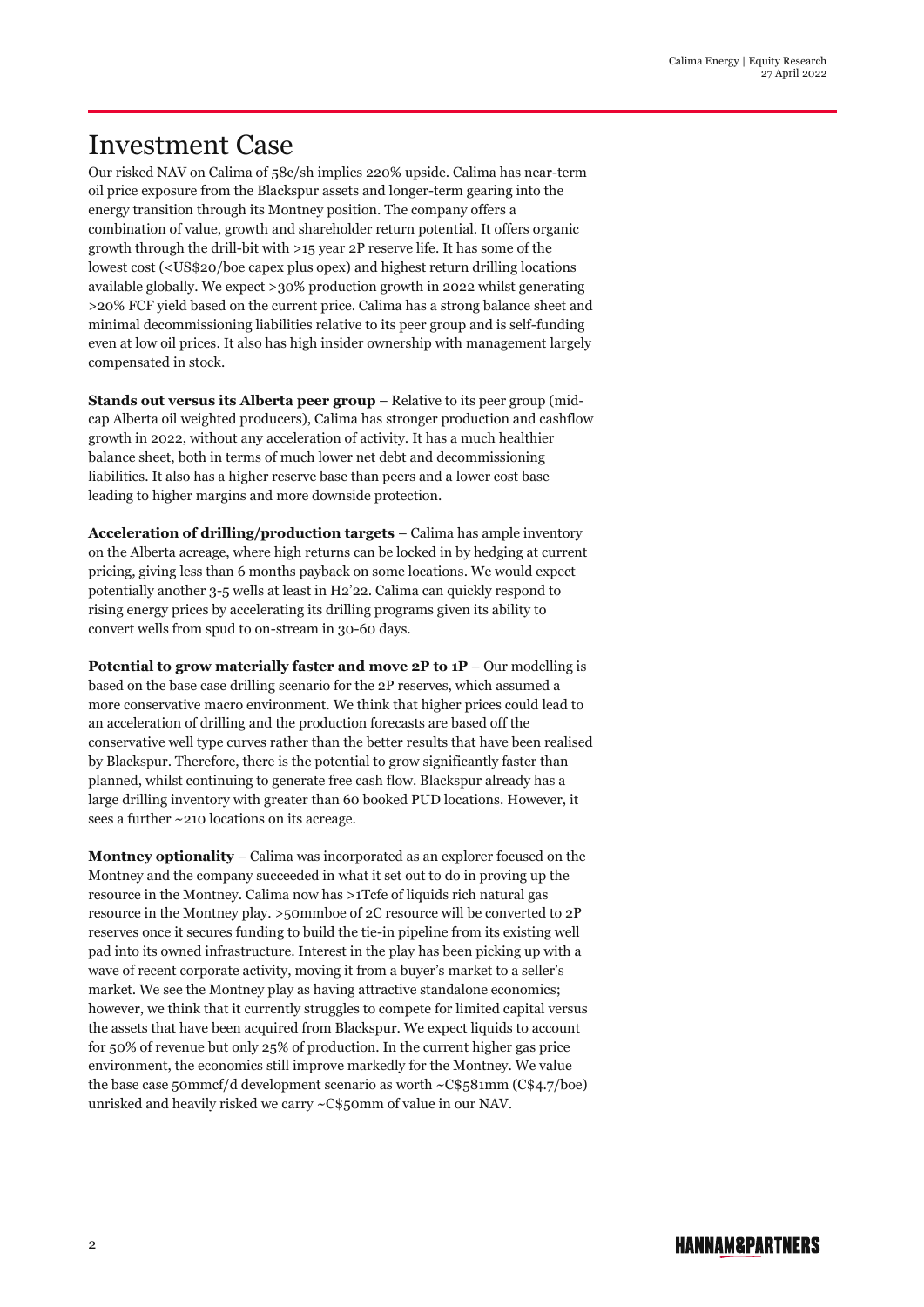#### **Base case development plans (2P reserves)**

The charts below look at the key metrics for the 2P reserves at Brooks and Thorsby.



Source: H&P estimates

#### 2023 sees higher production growth being offset by a lower oil price forecast of US\$70/bbl from US\$90/bbl and also higher capex.

Capex by area (C\$mm) Post-tax free cashflow by asset (C\$mm), ex-hedging - 10.0 20.0 30.0 40.0 50.0 2022 2023 2024 2025 ■ Brooks 2P ■ Thorsby 2P



Source: H&P estimates



#### The charts below show the sensitivity of NPV10 valuation and FCF under the base case drilling scenario to various Brent oil prices in US\$/bbl.

Risked NPV10 (C\$mm) by reserve type vs Brent Post-tax free cashflow (C\$mm) Brent price sensitivity



Source: H&P estimates

### **HANNAM&PARTNERS**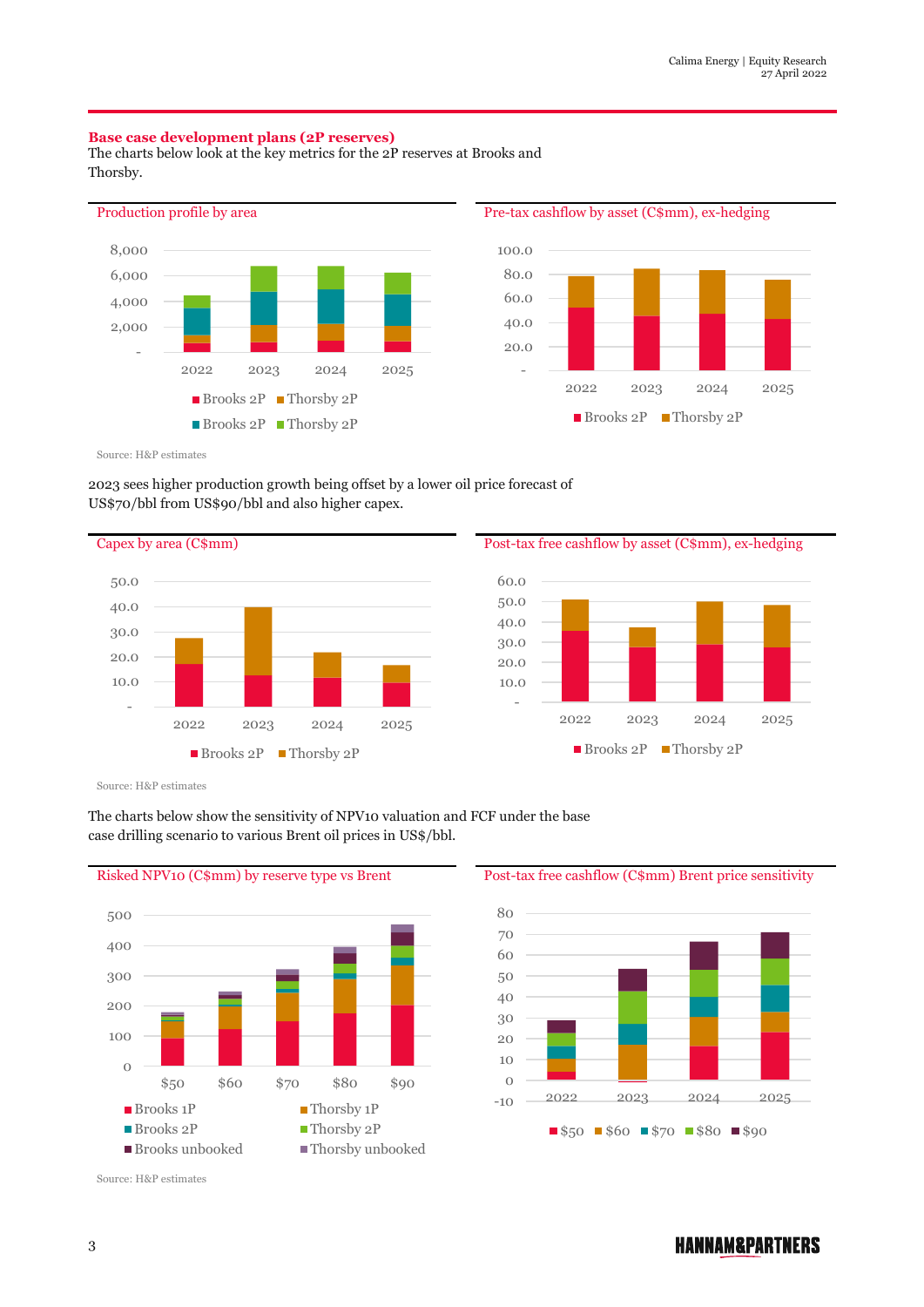# Valuation

Our favoured valuation methodology is a bottom-up risked NAV, in which we have built a DCF valuation of the 2P reserves, plus the main development and exploration prospects (assuming they will be developed), and then risked them for geological and commercialisation risk. We also take a look at how Calima compares on a multiple basis.

In our base case scenario, we use US\$90/bbl in 2022 and US\$70/bbl Brent longterm flat from 2023, a US\$14/bbl differential to WCS pricing, US\$3.75/MMBtu AECO gas price in 2022+, a US\$1.33/AUD exchange rate, US\$1.25/CAD exchange rate and a 10% discount rate from 1/1/2022.

#### **NAV**

| Asset                          | Gross                |          | $N e t$ | NPV     | Unris ked |           | Unrisked Geological 'ommercial |      | Risked     | Risked    |
|--------------------------------|----------------------|----------|---------|---------|-----------|-----------|--------------------------------|------|------------|-----------|
|                                | mmboe                | Interest | mmbo e  | C\$/boe | C\$m      | A \$c/s h | CoS                            | CoS  | C \$m      | A \$c/s h |
| Net debt (end-'21)             |                      |          |         |         | $-$ \$26  | $-4.4$    |                                |      | $-$ \$26   | $-4.4$    |
| 2022 Equity Raise              |                      |          |         |         | \$20.0    | 3.3       |                                |      | \$20.0     | 3.3       |
| Asset retirement obligations   |                      |          |         |         | $-$13.9$  | $-2.3$    |                                |      | $-$ \$13.9 | $-2.3$    |
| Options proceeds               |                      |          |         |         | \$3.1     | 0.5       |                                |      | \$3.1      | 0.5       |
| Hedging gain/loss              |                      |          |         |         | $-$12.9$  | $-2.1$    |                                |      | $-$12.9$   | $-2.1$    |
| Brooks PDP reserves            | 3.3                  | 100%     | 3.3     | \$18.1  | \$59.9    | 10.0      | 100%                           | 100% | \$59.9     | 10.0      |
| Thorsby PDP reserves           | 2.7                  | 100%     | 2.7     | \$16.8  | \$44.7    | 7.4       | 100%                           | 100% | \$44.7     | 7.4       |
| Brooks planned PUD             | 5.9                  | 100%     | 5.9     | \$16.8  | \$99.5    | 16.5      | 100%                           | 90%  | \$89.6     | 14.9      |
| Thorsby planned PUD            | 6.1                  | 100%     | 6.1     | \$9.0   | \$55.3    | 9.2       | 100%                           | 90%  | \$49.7     | 8.3       |
| H <sub>2</sub> Sweet           |                      |          |         |         | \$0.4\$   | 0.1       |                                |      | \$0.4      | 0.1       |
| Capitalised G&A                | $\overline{a}$<br>2x | $-4.1$   |         |         | $-$ \$8.2 | $-1.4$    |                                |      | $-$ \$8.2  | $-1.4$    |
| 1P Core NAV                    | 18.0                 |          | 18.0    | \$12    | \$221     | 36.8      |                                |      | \$206      | 34.2      |
| Incremental Brooks 2P          | 2.5                  | 100%     | 2.5     | \$6.2   | \$15.9    | 2.6       | 90%                            | 90%  | \$12.9     | 2.1       |
| Incremental Thorsby 2P         | 3.4                  | 100%     | 3.4     | \$9.3   | \$31.4    | 5.2       | 90%                            | 90%  | \$25.4     | 4.2       |
| Brooks remaining unbooked      | 12.9                 | 100%     | 12.9    | \$4.7   | \$60.3    | 10.0      | 75%                            | 50%  | \$22.6     | 3.8       |
| Thorsby remaining unbooked     | 6.6                  | 100%     | 6.6     | \$7.0   | \$45.9    | 7.6       | 75%                            | 50%  | \$17.2     | 2.9       |
| Montney 2C 50mmcf/d            | 125                  | 100%     | 125     | \$4.7   | \$581     | 96.6      | 90%                            | 10%  | \$52.3     | 8.7       |
| Montney remaining 2C           | 68                   | 100%     | 68      | \$1.0   | \$67.8    | 11.3      | 75%                            | 10%  | \$5.1      | 0.8       |
| Development upside             | 192.4                |          | 192.4   |         | \$649     | 107.9     |                                |      | \$135      | 22.5      |
| Montney Prospective Resource   | 364                  | 100%     | 364     | \$0.5   | \$182.1   | 30.3      | 33%                            | 5%   | \$3.0      | 0.5       |
| PEL-10 production licence      |                      |          |         |         | \$6.3     | 1.0       | 25%                            | 25%  | \$0.4      | 0.1       |
| PEL-10 commercial production   |                      |          |         |         | \$6.3     | 1.0       | 25%                            | 10%  | \$0.2\$    | 0.0       |
| SADR exploration               |                      | 50%      |         |         |           |           |                                |      | \$0.0      | 0.0       |
| 5% in Discover Exploration Ltd |                      |          |         |         |           |           |                                |      | \$1.0      | 0.2       |
| <b>Exploration upside</b>      | 364.1                |          | 364.1   |         | \$195     | 32.3      |                                |      | \$5        | 0.8       |
| <b>Total NAV</b>               |                      |          |         |         | \$1,065   | 177.0     |                                |      | \$346      | $57 - 5$  |

Source: H&P estimates

#### **NAV sensitivities**

We look at the risked NAV for Calima at various oil prices and discount rates relative to our base case.

| Risked NAV (AUD c/sh) at different oil prices and discount rates |                                                     |                                   |     |     |                  |      |  |  |  |
|------------------------------------------------------------------|-----------------------------------------------------|-----------------------------------|-----|-----|------------------|------|--|--|--|
|                                                                  |                                                     | <b>Brent Oil price (US\$/bbl)</b> |     |     |                  |      |  |  |  |
|                                                                  | \$60.00<br>\$80.00<br>\$90.00<br>\$50.00<br>\$70.00 |                                   |     |     |                  |      |  |  |  |
|                                                                  | 6%                                                  | 44c                               | 58c | 74c | 8 <sub>9</sub> c | 105c |  |  |  |
| <b>Discount</b>                                                  | 8%                                                  | 38c                               | 51c | 65c | 78c              | 92c  |  |  |  |
| rate                                                             | 10%                                                 | 34c                               | 45c | 58c | 70c              | 82c  |  |  |  |
|                                                                  | 12%                                                 | 30c                               | 41c | 52c | 63c              | 74c  |  |  |  |
|                                                                  | 14%                                                 | 27c                               | 37c | 47c | 57c              | 67c  |  |  |  |

Source: H&P estimates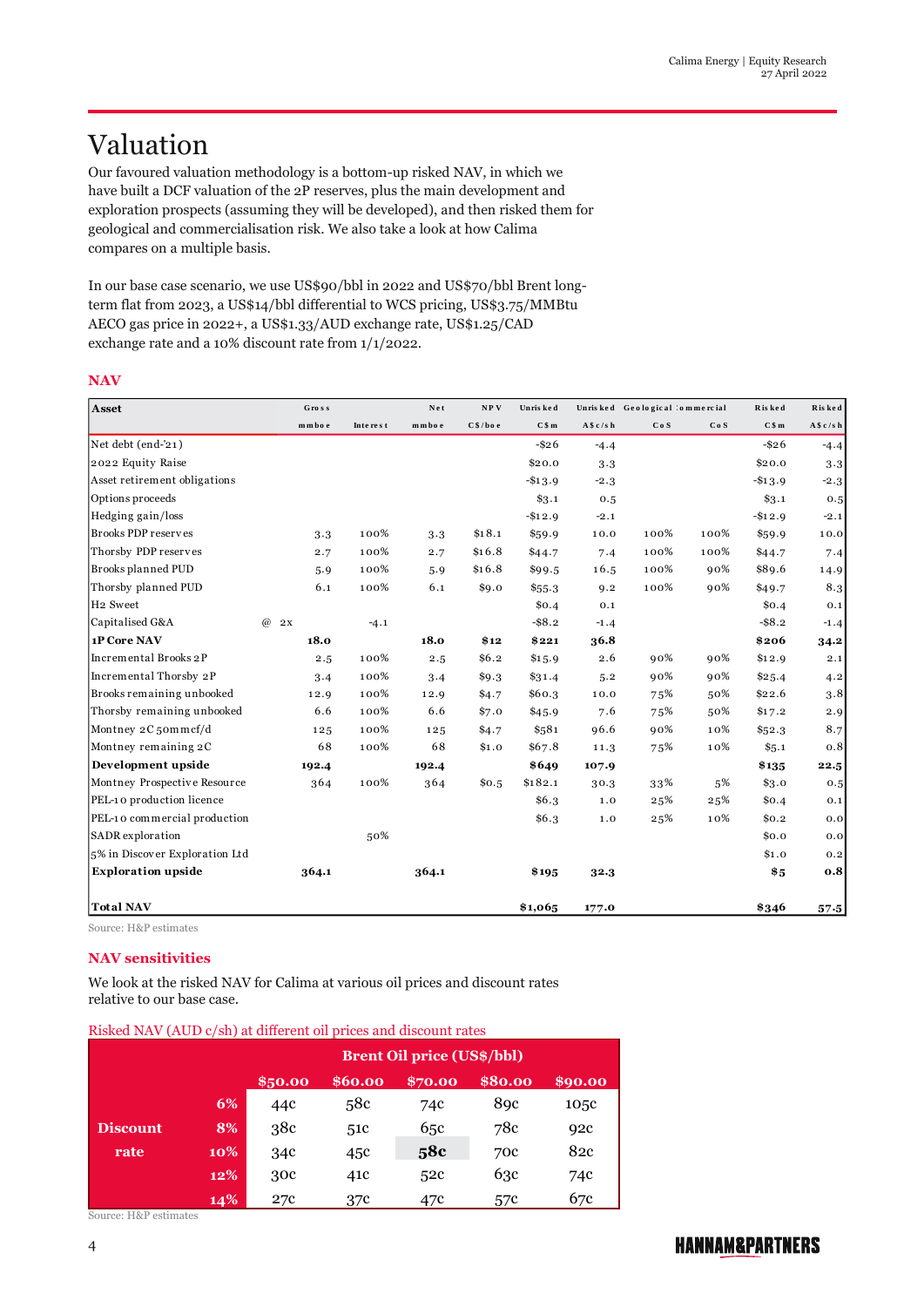#### **Valuation metrics and multiples**

The table below shows the key financial ratio and operational metrics for Calima.

| <b>Financial ratios and</b><br>multiples (C\$mm) | 2022E     | 2023E      | <b>2024E</b> | 2025E    |
|--------------------------------------------------|-----------|------------|--------------|----------|
| Market capitalisation                            | 101.2     | 101.2      | 101.2        | 101.2    |
| Net debt                                         | $-$ \$8.0 | $-$ \$27.6 | $-$ \$56.6   | -\$89.6  |
| EV                                               | 127.7     | 127.7      | 127.7        | 127.7    |
| Equity                                           | 108.2     | 148.7      | 183.2        | 215.0    |
| Capital employed                                 | 100.2     | 121.1      | 126.6        | 125.4    |
| $EV/2P$ reserves (2020)                          | \$5.7     | \$5.7      | \$5.7        | \$5.7    |
| EV per boe per day (\$ per kboe/d)               | \$28.5    | \$18.9     | \$18.8       | \$20.4   |
| Cashflow per barrel (\$/boe)                     | \$34.1    | \$29.9     | \$28.0       | \$28.0   |
| EBITDA per barrel (\$/boe)                       | \$44.8    | \$32.9     | \$32.3       | \$31.6   |
| Net income per barrel (\$/boe)                   | \$19.5    | \$19.8     | \$18.9       | \$20.1   |
| P/E                                              | 3.2x      | 2.1X       | 2.2X         | 2.2x     |
| P/CFPS                                           | 1.8x      | 1.4X       | 1.5X         | 1.6x     |
| EV/EBITDA                                        | 1.7X      | 1.6x       | 1.6x         | 1.8x     |
| EV/CFFO                                          | 2.3x      | 1.7X       | 1.8x         | 2.0x     |
| <b>ROAE</b>                                      | 29.5%     | 32.9%      | 25.6%        | 21.4%    |
| <b>ROACE</b>                                     | 31.9%     | 40.4%      | 37.0%        | 36.7%    |
| FCF yield                                        | 22.7%     | 27.7%      | 40.9%        | 46.6%    |
| Dividend yield                                   | 6.8%      | 8.3%       | 12.3%        | 14.0%    |
| Net debt/EBITDA                                  | $-0.1x$   | $-0.3x$    | $-0.7x$      | $-1.2X$  |
| Net debt/equity                                  | $-7.4%$   | $-18.6%$   | $-30.9%$     | $-41.7%$ |
| Net debt/capital employed                        | $-8.0\%$  | $-22.8%$   | $-44.7%$     | $-71.4%$ |

Source: H&P estimates, CapIQ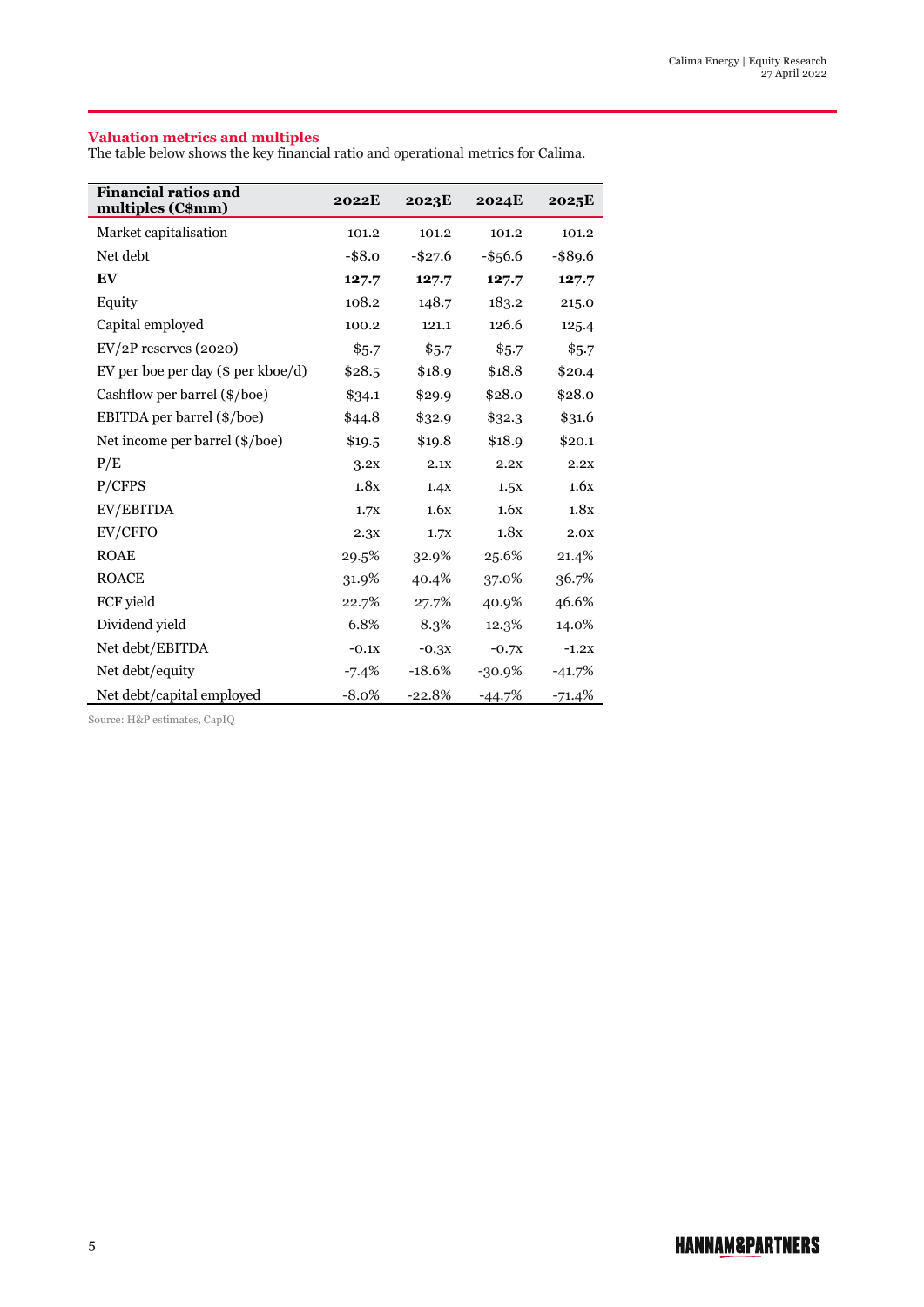# Financial Summary

| <b>Assumptions</b>          | <b>2021E</b> | <b>2022E</b> | 2023E   | <b>2024E</b> | 2025E   |
|-----------------------------|--------------|--------------|---------|--------------|---------|
| USD:AUD FX rate             | \$1.40       | \$1.40       | \$1.40  | \$1.40       | \$1.40  |
| <b>CAD:AUD FX rate</b>      | \$1.09       | \$1.09       | \$1.09  | \$1.09       | \$1.09  |
| Brent (US\$/bbl)            | \$70.67      | \$90.00      | \$70.00 | \$70.00      | \$70.00 |
| WTI (US\$/bbl)              | \$67.80      | \$87.00      | \$67.00 | \$67.00      | \$67.00 |
| $WCS (C\$/bb)$              | \$70.40      | \$94.08      | \$68.48 | \$68.48      | \$68.48 |
| Henry Hub (US\$/mcf)        | \$0.00       | \$4.00       | \$4.00  | \$4.00       | \$4.00  |
| $AECO (US\$/mcf)$           | \$4.48       | \$4.80       | \$4.80  | \$4.80       | \$4.80  |
| Brooks oil price (C\$/bbl)  | \$72.96      | \$96.64      | \$71.04 | \$71.04      | \$71.04 |
| Thorsby oil price (C\$/bbl) | \$65.28      | \$88.96      | \$63.36 | \$63.36      | \$63.36 |
| $NGL$ price $(C\$/bb)$      | \$42.88      | \$55.68      | \$42.88 | \$42.88      | \$42.88 |
| Gas price (C\$/mcf)         | \$4.48       | \$4.80       | \$4.80  | \$4.80       | \$4.80  |
| Oil production (bbl/d)      | 2,389        | 3,030        | 4,465   | 4,385        | 4,042   |
| Gas production $(mcf/d)$    | 5,644        | 8,233        | 13,061  | 13,565       | 12,594  |
| NGL production (kbbl/d)     | 51           | 78           | 125     | 131          | 114     |
| Total production (kboe/d)   | 3,381        | 4,481        | 6,767   | 6,776        | 6,255   |

| <b>Income Statement (C\$mm)</b> | 2021E      | 2022E      | 2023E      | 2024E      | 2025E      |
|---------------------------------|------------|------------|------------|------------|------------|
| Revenue                         | \$43.6     | \$120.3    | \$135.3    | \$134.6    | \$124.2    |
| Royalties                       | $-$ \$8.4  | $-$ \$21.6 | $-$ \$24.4 | $-$ \$24.2 | $-$ \$22.3 |
| Opex and transportation         | $-$11.7$   | $-$21.2$   | $-$ \$23.5 | $-$ \$24.2 | $-$ \$23.9 |
| G&A                             | $-$ \$4.8  | $-$ \$4.1  | $-$ \$6.2  | $-$ \$6.2  | $-$ \$5.7  |
| <b>EBITDAX</b>                  | \$18.8     | \$73.3     | \$81.2     | \$79.9     | \$72.2     |
| DD&A                            | $-$ \$51.3 | $-$ \$23.8 | $-$ \$25.0 | $-$ \$22.3 | $-$17.9$   |
| <b>EBIT</b>                     | $-$ \$32.5 | \$49.6     | \$56.2\$   | \$57.6     | \$54.3     |
| Cash Interest                   | $-$1.5$    | $-$ \$0.6  | \$0.5      | \$1.4      | \$2.6      |
| Hedging (gains) losses          | $-$ \$5.8  | $-$17.0$   | \$0.0      | \$0.0      | \$0.0      |
| <b>EBT</b>                      | $-$ \$39.8 | \$32.0     | \$56.7     | \$59.0     | \$56.9     |
| Gain on acquisition             | \$10.5     | \$0.0      | \$0.0      | \$0.0      | \$0.0      |
| Tax                             | $-$0.2$    | \$0.0      | $-$ \$7.8  | $-$12.1$   | $-$10.9$   |
| <b>Net income</b>               | -\$29.5    | \$32.0     | \$48.9     | \$46.9     | \$46.0     |

Source: H&P estimates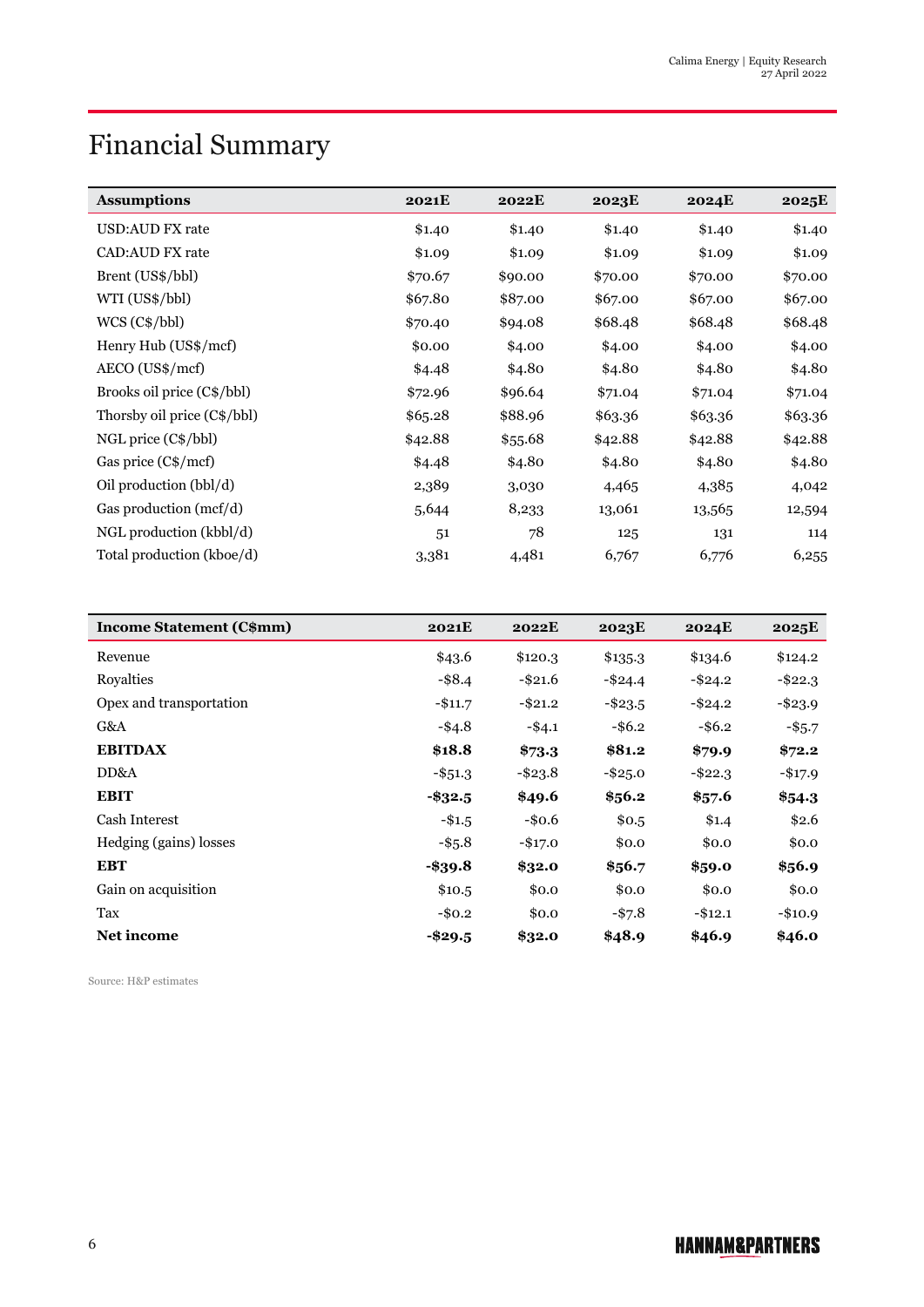| Cash flow (C\$mm)                        | 2021E      | 2022E      | 2023E      | <b>2024E</b> | 2025E      |
|------------------------------------------|------------|------------|------------|--------------|------------|
| Earnings before interest and tax         | $-$ \$32.5 | \$49.6     | \$56.2     | \$57.6       | \$54.3     |
| Depreciation                             | \$51.3     | \$23.8     | \$25.0     | \$22.3       | \$17.9     |
| Share based remuneration                 | \$0.0      | \$0.0      | \$0.0      | \$0.0        | \$0.0      |
| Cash interest charge                     | $-$1.5$    | $-$0.6$    | \$0.5      | \$1.4        | \$2.6      |
| Cash tax                                 | $-$0.2$    | \$0.0      | $-$7.8$    | $-$12.1$     | $-$10.9$   |
| Other                                    | $-$ \$5.8  | $-$17.0$   | \$0.0      | \$0.0        | \$0.0      |
| Cash flow from operations (pre w/c)      | \$11.3     | \$55.8     | \$73.9     | \$69.2\$     | \$63.9     |
| Decrease/(increase) in trade receivables | \$0.0      | \$0.0      | \$0.0      | \$0.0        | \$0.0      |
| Increase/(decrease) in trade creditors   | \$0.0      | \$0.0      | \$0.0      | \$0.0        | \$0.0      |
| Decrease/(increase) in inventory         | \$0.0      | \$0.0      | \$0.0      | \$0.0        | \$0.0      |
| Cash flow from operations (post $w/c$ )  | \$11.3     | \$55.8     | \$73.9     | \$69.2       | \$63.9     |
| Capital expenditure                      | $-$ \$24.5 | $-$ \$32.8 | $-$ \$45.9 | $-$ \$27.8   | $-$ \$16.8 |
| <b>Free cashflow</b>                     | $- $13.3$  | \$23.0     | \$28.0     | \$41.4       | \$47.1     |
| Acquisitions                             | \$0.0      | \$0.0      | \$0.0      | \$0.0        | \$0.0      |
| Disposals                                | \$0.0      | \$0.0      | \$0.0      | \$0.0        | \$0.0      |
| Dividends                                | \$0.0      | $-$ \$6.9  | $-$ \$8.4  | $-$12.4$     | $-$14.1$   |
| Change in net debt                       | $- $13.3$  | \$16.1     | \$19.6     | \$29.0       | \$33.0     |

Source: H&P estimate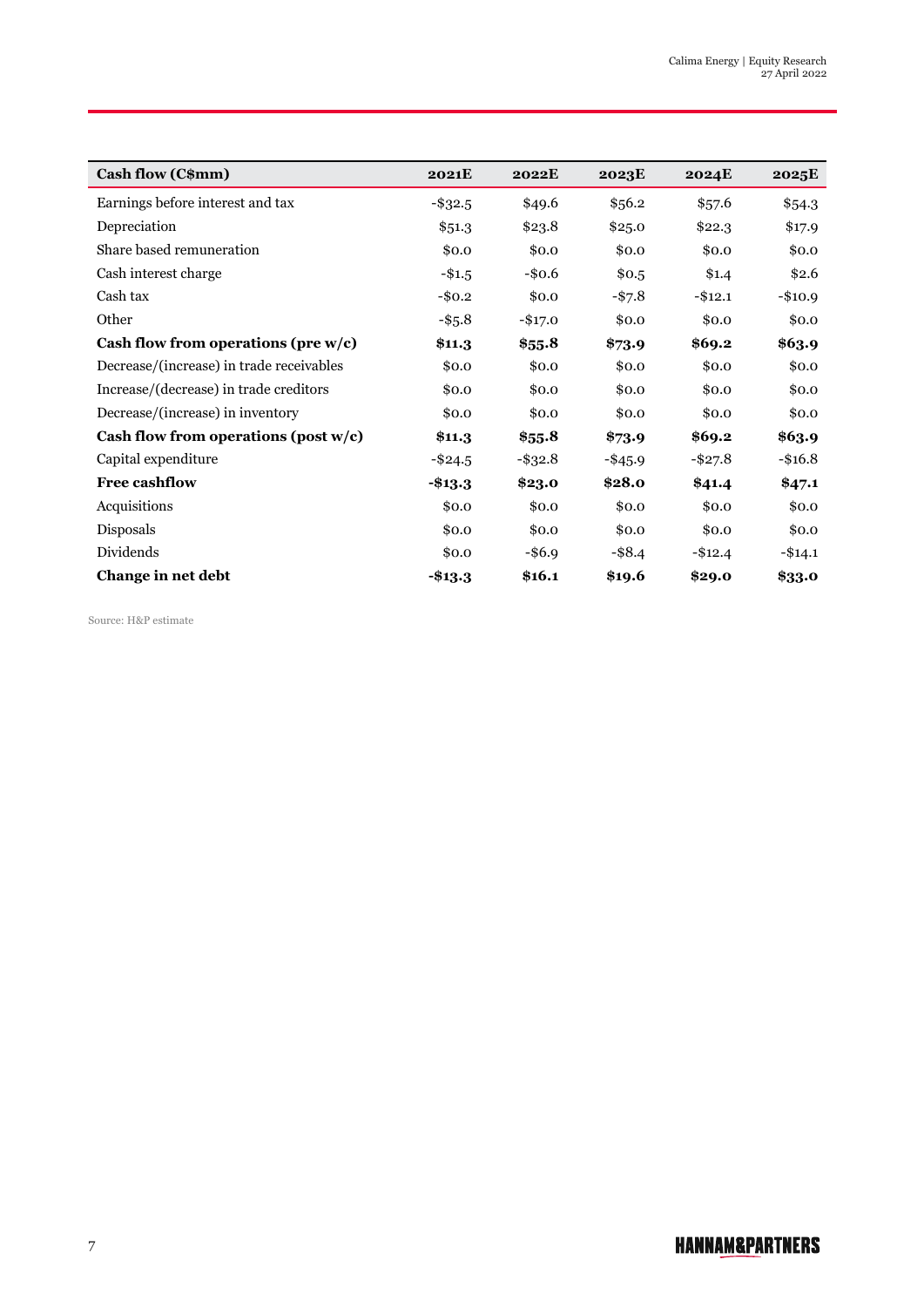| <b>Balance Sheet (C\$mm)</b>           | <b>2021E</b> | 2022E       | 2023E     | <b>2024E</b> | 2025E     |
|----------------------------------------|--------------|-------------|-----------|--------------|-----------|
| Cash and cash equivalents              | \$3.2        | \$37.7      | \$57.3    | \$86.3       | \$119.3   |
| Trade and other receivables            | \$6.8        | \$6.8       | \$6.8     | \$6.8        | \$6.8     |
| Prepaid expenditures and deposits      | \$0.7        | \$0.7       | \$0.7     | \$0.7        | \$0.7     |
| Risk management assets                 | \$0.0        | \$0.0       | \$0.0     | \$0.0        | \$0.0     |
| Total current assets                   | \$10.8       | \$45.3      | \$64.9    | \$93.9       | \$126.8   |
| Deferred income tax asset              | \$11.6       | \$11.6      | \$11.6    | \$11.6       | \$11.6    |
| Property, plant and equipment          | \$122.6      | \$122.6     | \$143.5   | \$149.0      | \$147.8   |
| Right of use asset                     | \$0.0        | \$0.0       | \$0.0     | \$0.0        | \$0.0     |
| Exploration and evaluation expenditure | \$0.0        | \$0.0       | \$0.0     | \$0.0        | \$0.0     |
| Investments                            | \$1.1        | \$1.1       | \$1.1     | \$1.1        | \$1.1     |
| Total non-current assets               | \$135.3      | \$135.3     | \$156.2   | \$161.6      | \$160.5   |
| <b>TOTAL ASSETS</b>                    | \$146.0      | \$180.6     | \$221.1   | \$255.5      | \$287.3   |
| <b>Bank</b> indebtedness               | \$20.7       | \$20.7      | \$20.7    | \$20.7       | \$20.7    |
| Trade and other payables               | \$16.3       | \$16.3      | \$16.3    | \$16.3       | \$16.3    |
| Other Liabilities                      | \$2.8        | \$2.8       | \$2.8     | \$2.8        | \$2.8     |
| <b>Total current liabilities</b>       | \$39.8       | \$39.8      | \$39.8    | \$39.8       | \$39.8    |
| Decommissioning obligation             | \$24.2       | \$24.2      | \$24.2    | \$24.2       | \$24.2    |
| Deferred income tax liability          | \$0.0        | \$0.0       | \$0.0     | \$0.0        | \$0.0     |
| Restoration provision                  | \$0.0        | \$0.0       | \$0.0     | \$0.0        | \$0.0     |
| Lease liabilities                      | \$0.3        | \$0.3       | \$0.3     | \$0.3        | \$0.3     |
| Loan                                   | \$0.0        | \$0.0       | \$0.0     | \$0.0        | \$0.0     |
| <b>Total Non-Current Liabilities</b>   | \$24.5       | \$24.5      | \$24.5    | \$24.5       | \$24.5    |
| <b>TOTAL LIABILITIES</b>               | \$64.3       | \$64.3      | \$64.3    | \$64.3       | \$64.3    |
| <b>NET ASSETS</b>                      | \$81.8       | \$116.3     | \$156.8   | \$191.2      | \$223.1   |
| Issued capital                         | \$333.8      | \$333.8     | \$333.8   | \$333.8      | \$333.8   |
| Options/Mgmt Rights                    | \$16.0       | \$16.0      | \$16.0    | \$16.0       | \$16.0    |
| <b>Fundraising Costs</b>               | \$0.0        | \$0.0       | \$0.0     | \$0.0        | \$0.0     |
| Contributed surplus                    | \$0.0        | \$0.0       | \$0.0     | \$0.0        | \$0.0     |
| Reserves                               | \$5.4        | \$5.4       | \$5.4     | \$5.4        | \$5.4     |
| <b>Accumulated losses</b>              | $-$ \$273.5  | $-$ \$247.0 | $-$206.5$ | $-$172.1$    | $-$140.2$ |
| <b>TOTAL EQUITY</b>                    | \$81.8       | \$108.2     | \$148.7   | \$183.2      | \$215.0   |

Source: H&P estimate